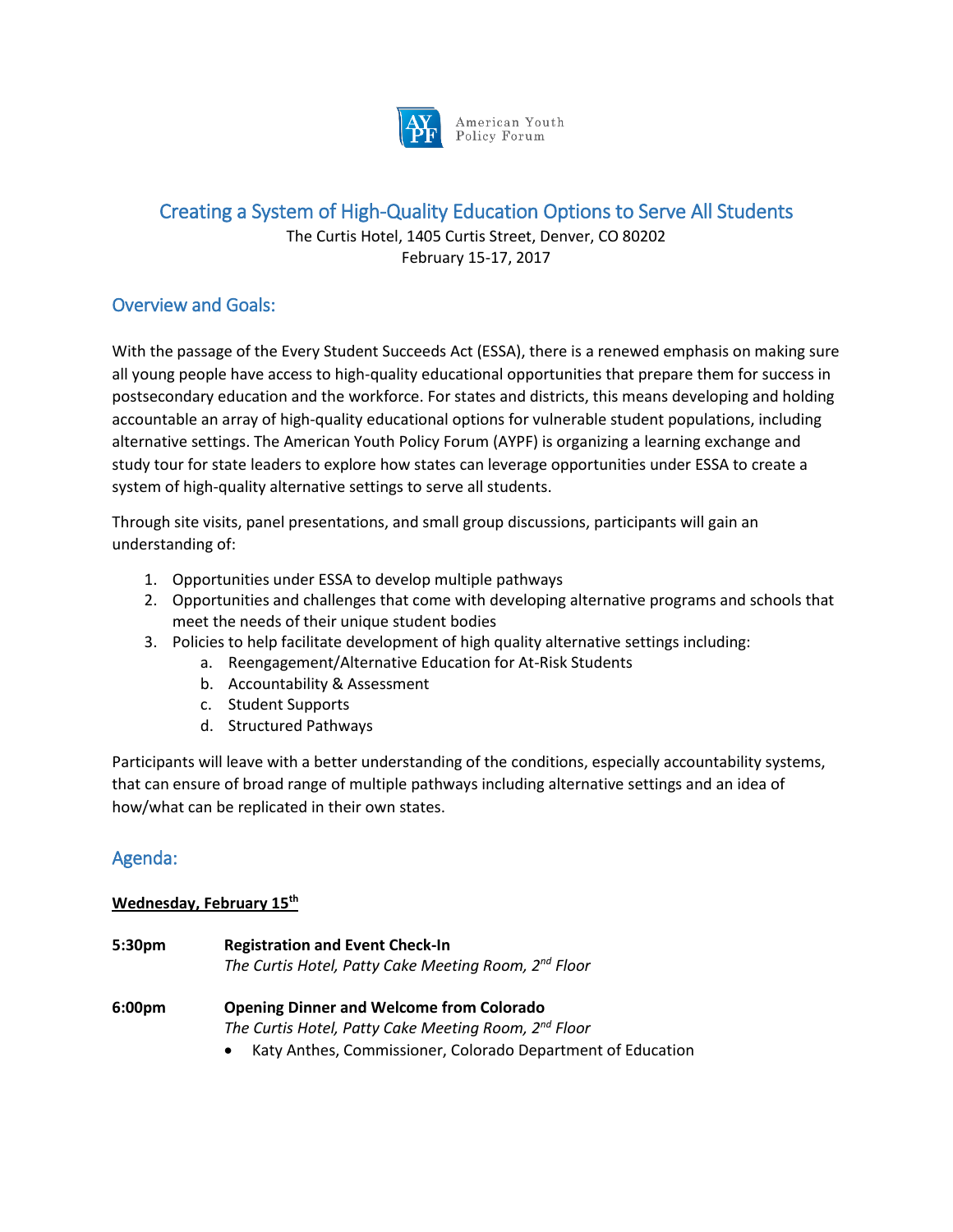### **Thursday, February 16th**

**7:30am Breakfast Available**  *The Curtis Hotel, Hopscotch Meeting Room, 3rd Floor*

**8:00-9:30 am Morning Presentation: Understanding Colorado's Efforts: Re-engagement, Student Supports, and Structured Pathways**

> *The Curtis Hotel, Hopscotch Meeting Room, 3rd Floor* This session will provide specifics on the strategies that Colorado has been pursuing at the state-level regarding re-engagement, student supports, and structured pathways.

- Judith Martinez, Director of Dropout Prevention and Engagement, Colorado Department of Education
- **•** Gretchen Morgan, Chief Learning Officer, Careerwise
- Steve Dobo, CEO and President, Zero Dropouts
- **10:30-12pm School Visit: Gateway to College at Front Range Community College** *3645 West 112th Avenue, Westminster, CO 80031*

**12:00-1:00pm Lunch and State Team Conversations** *3645 West 112th Avenue, Westminster, CO 80031* State teams will be asked to reflect on their work to share with the group during our evening session.

**2:00-3:30pm School Visit: Colorado High School Charter at Colorado Construction Institute** *4800 Race St, Denver, CO 80216*

### **3:30-4:30pm Debrief Time: GrowHaus Conference Space**

*4751 York St, Denver, CO 80216*

The GrowHaus is a nonprofit indoor farm, marketplace and educational center in Denver's Elyria-Swansea neighborhood, next to Colorado High School Charter (CHSC). As a primary partner of Colorado High School Charter, they help to support a communitydriven, neighborhood-based education by serving as a hub for food distribution, production, education, and economic development. A short tour and information will be provided before moving into the conference space to reflect upon the day.

## **6:30-8:00pm Dinner Presentation: District Leaders Developing Structured, Supportive Pathways for Students**

*The Curtis Hotel, Patty Cake Meeting Room, 2nd Floor* State teams will be asked to share in 3 minutes or less their lunchtime conversation. Following share-outs will be a presentation from the perspective of District leaders.

- Patricia Quinones, Assistant Superintendent of Innovation, St. Vrain Valley School District
- Diane Lauer, Assistant Superintendent of Priority Programs and Academic Support, St. Vrain Valley School District
- Janet Laning-Krug, Student Assistance Coordinator, Douglas County School District; Founder and Coordinator, DC Student Support Center